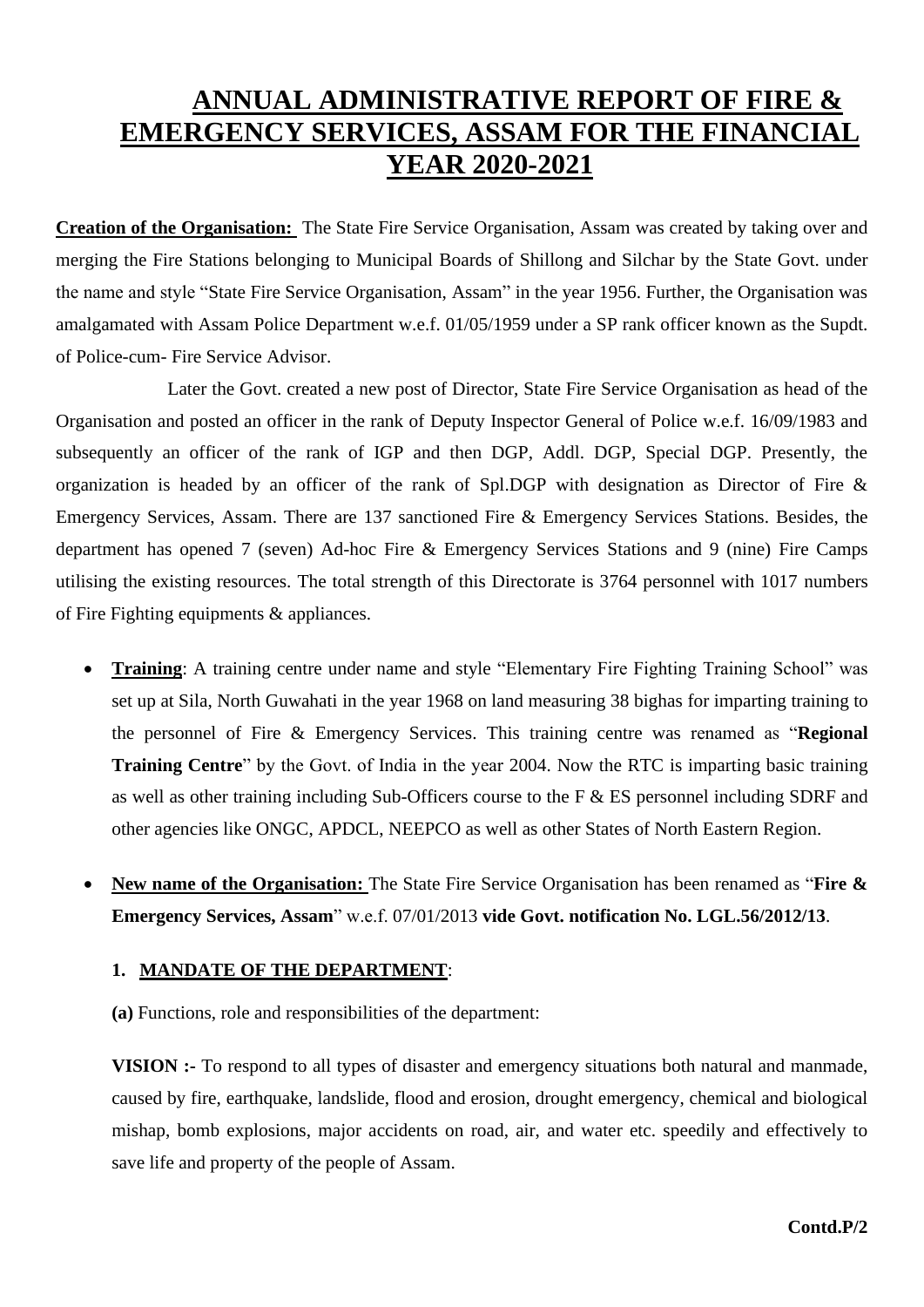**MISSION :** To save life and property of the people of State timely in response to all kinds of disaster/ emergency situations by using the best technology and other resources including manpower available at the disposal of this Directorate. It will be the endeavour of this organization to have public participation in disaster response by building effective public and organizational interface through awareness building, training and interactive actions.

#### **OBJECTIVES :**

- **(i)** To respond to all types of disaster and emergency situation both natural and man-made caused by Fire, Earthquakes, Landslides, Flood and erosions, chemical and biological mishaps, bomb explosions, major road accidents etc.
- **(ii)** To save life and properties of all citizen in case of fire hazards and in other natural calamities.
- **(iii)** Generate public awareness by conducting Seminars, public meeting, mock and evacuation drill etc. with participation of the people at large.
- **(iv)** To ensure compliance of Fire and Disaster safety rules in all public, private and commercial buildings by regular inspections and suggestions relating to fire and other disaster safety and prevention.
- **(v)** To ensure fire and disaster safety by inducting skilled fire fighters, rescue and search operation and use of modern technology in all forms of disaster response related activities.
- **(vi)** Specialised response to threatening disaster situations.
- **(vii)** Regular conduct of scenario based exercise/ full scale exercise to determine the State of readiness of key response institutions (other line department or stake holder).
- **(viii)** Ensure operational readiness of the key units.

**(b)** The Fire & Emergency Services, Assam is functioning under Administrative Control of Home (B) Department and governed by the **(i)** Assam Fire & Emergency Services (Amendment) Act'2012 and **(ii)** Fire & Emergency Services Rules, 1989.

## **2. DESCRIPTION OF THE ORGANISATIONAL STRUCTURE OF THE DEPARTMENT**:

 The Fire & Emergency Services, Assam is functioning under the Director, Fire & Emergency Services, Assam in the rank of Spl. Director General of Police under the Administrative Control of Home (B) Department, Govt. of Assam,

 The technical side of the Fire & Emergency Services, Assam is headed by the Deputy Director (Technical) in the rank of Addl. SP, Fire Prevention Officer, Divisional Officer (Tech) and other Gazetted Technical Officers (in the rank of Dy. Supdt. of Police). The Organisational set up of Fire & Emergency Services, Assam as follows: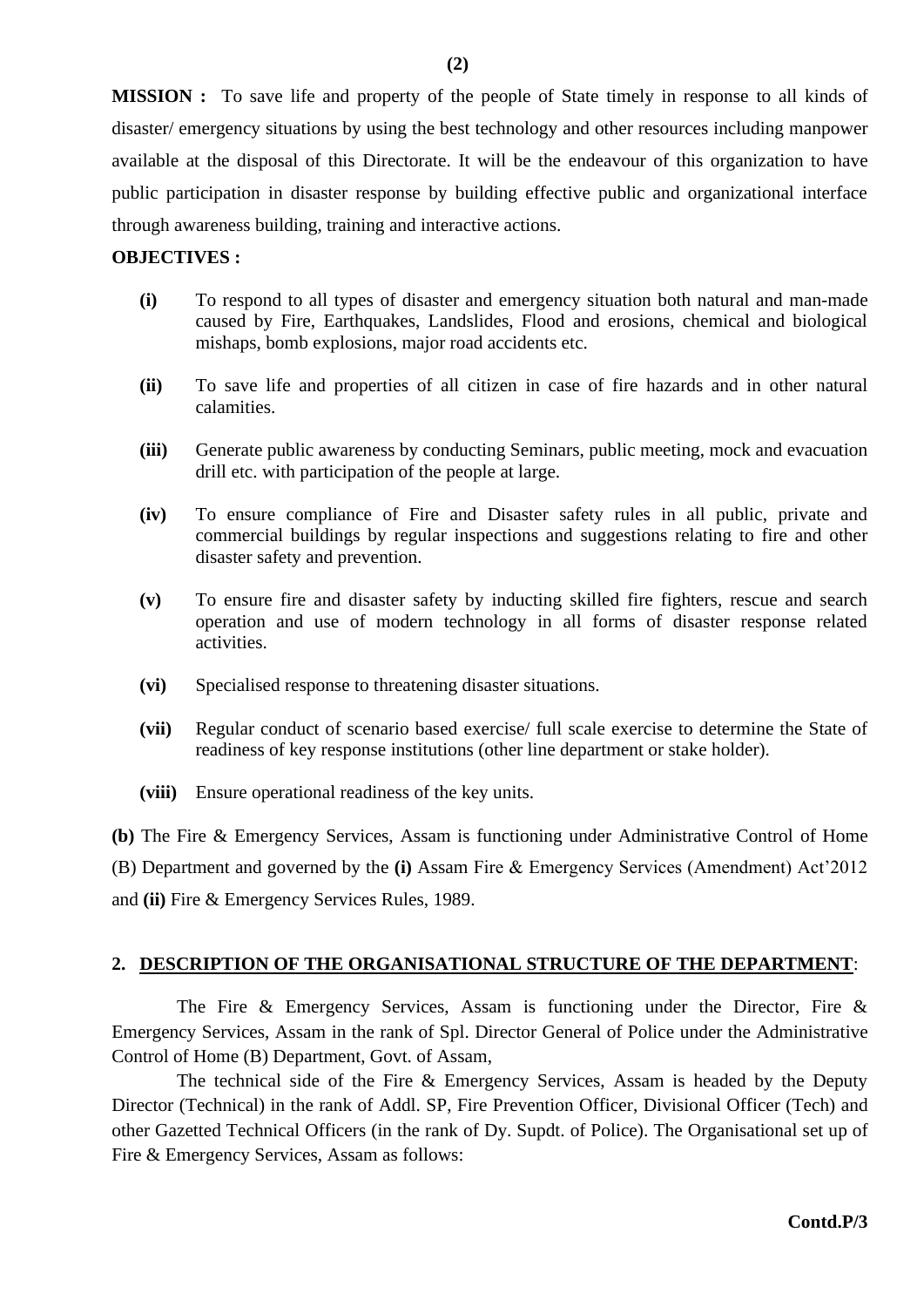**(3) ORGANISATIONAL STRUCTURAL OF FIRE & EMERGENCY SERVICES, ASSAM.** Director of Fire & Emergency Services, Assam In the rank of Director General of Police (Head of the Department) (Borne in IPS cadre) IGP, Fire & Emergency Services, Assam Fire & Emergency Services, (Borne in IPS cadre) SP-cum- Fire & Emergency Services Advisor,<br>
(Borne in APS/IPS Cadre) in the rank of Sundt, of in the rank of Supdt. of Police<br>(Borne in APS Cadre) ↓ FAO…1 Head Assistant……….1 (borne in AFS cadre) Divisional Divisional Divisional Divisional Divisional Divisional Divisional Divisional Divisional Divisional Divisional Divisional Divisional Divisional Divisional Divisional Divisional Divisional Divisional Divisional Di Officer (East) Officer (Hqrs.) Officer (West) **Deputy Director (Tech)** Sr. Assistant ……………..5<br>
in the rank in the rank in the rank Company Commander, SDRF Company Commander, SDRF Company Commander, SDRF in the rank of Addl in the rank in the rank in the rank Company Commander, SDRF Company Commander, SDRF Company Commander, SDRF in the rank of Addl. S.P Steno (Grade-III)……...1 of Dy. S.P of Dy. S.P in the rank of Dy. S.P in the rank of Dy. S.P in the rank of Dy. S.P. Head Mechanic ……….1 (Borne in (Tech) (Borne in for Company Hqr. at for Company Hqr. at for Company Hqr. at for Company Hqrs. of Assam Police) Assam Police) 6<sup>th</sup> A.P. Bn. Kathal Silchar  $13<sup>th</sup>$  AP Bn. Lilabari  $3<sup>rd</sup>$  Company at Sila, Ir. Assistant ……………8<br>Mechanic ………………7 Silchar North-Lakhimpur North Guwahati D.O (Tech) D.O (Tech) FPO (East) FPO (West) Mechanic ………………….7  $\begin{array}{ccc} \uparrow & \uparrow & \downarrow & \downarrow \end{array}$  (P. Store) (MTI) Reserve Inspector Response Response Response Response Response Response Response Response Response in the rank of Inspector (UB) Team Team Team Team Team Team Team Team Team Duftry …………………1 administration of Commander Commander Commander Commander Commander Commander Commander Commander Commander Commander Commander Commander Commander Commander Commander Commander Commander Commander Commander Commander Comm in the rank in the rank in the rank F & ES personnel & of Sr. S.O of Sr. S.O of Sr. S.O of Sr. S.O of Sr. S.O of Sr. S.O of Sr. S.O of Sr. S.O of Sr. S.O of Sr. S.O of Sr. S.O of Sr. S.O RTC, Sila in the rank Safai Karmachari ……..31 430 SDRF personnel Sr. Station Officer (Technical) Cook…………………. 2 Mali……………………5 Squad Squad Squad Squad Squad Squad Squad Squad Squad Commander Commander Commander Commander Commander Commander Commander Commander Commander Reserve Officer S.I. of Police in the rank in the rank in the rank in the rank in the rank in the rank in the rank in the rank in the rank in the rank in the rank in the rank in the rank in the rank in the rank in the rank in the rank of (UB) In-charge of Station of Station of Station of Station of Station of Station of Station of Station of Station of Station of Station of Station of Station of Station of Station of Station of Station of St  $S.I.$  of Police of Clothing (UB) Branch (mean for (mean for (mean for (mean for (mean for (mean for (mean for (mean for (mean for rescue from rescue from rescue from rescue from rescue from rescue from rescue for rescue for rescue for Earthquake/ earthquake/ earthquake/ earthquake/ earthquake/ earthquake/ earthquake/ earthquake/ earthquake/ landslide etc. landslide etc. landslide etc. landslide etc. landslide etc. landslide etc. landslide etc. landslide etc. landslide etc. landslide etc. landslide etc. landslide etc. landslide etc. landslide etc. landslide et Asstt. Reserve ASI of Police  $\sim$  Associated the contract of S.I Officer in the (UB) Assisting  $\begin{array}{ccc}\n\bullet \\
\bullet \\
\bullet \\
\bullet \\
\bullet\n\end{array}$  Hav....1 Hav....1 Hav....1 Hav....1 Hav....1 Hav....1 Hav....1 Hav....1 Hav....1 Hav....1 Hav....1 Hav....1 Hav....1 Hav....1 Hav....1 Hav....1 Hav....1 Hav....1 rank of Asi Officer Hav…. 1 Hav…. 1 Hav…. 1 Hav…. 1 Hav….. 1 Hav….. 1 Hav….. 1 Hav….. 1 Hav….. 1 Hav…. 1 ER……. 13 ER……. 13 ER……. 13 ER……. 13 ER……. 13 ER….. 13 ER…. 13 In-Charge of ER……13 ER…… 13 ER…… 13 ER…… 13 ER……13 ER…….13 ER ….. 13 ER … 13 ER…. 13 Clothing Branch Driver.. 2 Driver. 2 Driver… 2 Driver…..2 Driver…2 Driver…2 Driver …2 Driver.. 2 Driver.. 2 Sub-Officer equivalent rank of Cook…3 (work under one company) Cook…...3 (work under one company) (work under one company) S.K. … 1 (work under one company) S.K. … 1 (work under one company) (work under one company) Leading Fireman Leading Fireman equivalent Leading Fireman equivalent Leading Fireman equivalent In the rank of in the rank of Havilder and Solution of Havilder and Solution of Havilder and Solution of Havilder Havilder Havilder ▾  $\mathbf t$  Fireman Fireman Fireman equivalent rank In the rank of in the rank of in the rank of constable (UB)/ Emergency Rescuer<br>Constable (UB)/ Constable (UB)/ Constable (UB)/ Constable (UB)/

Emergency Rescuer Emergency Rescuer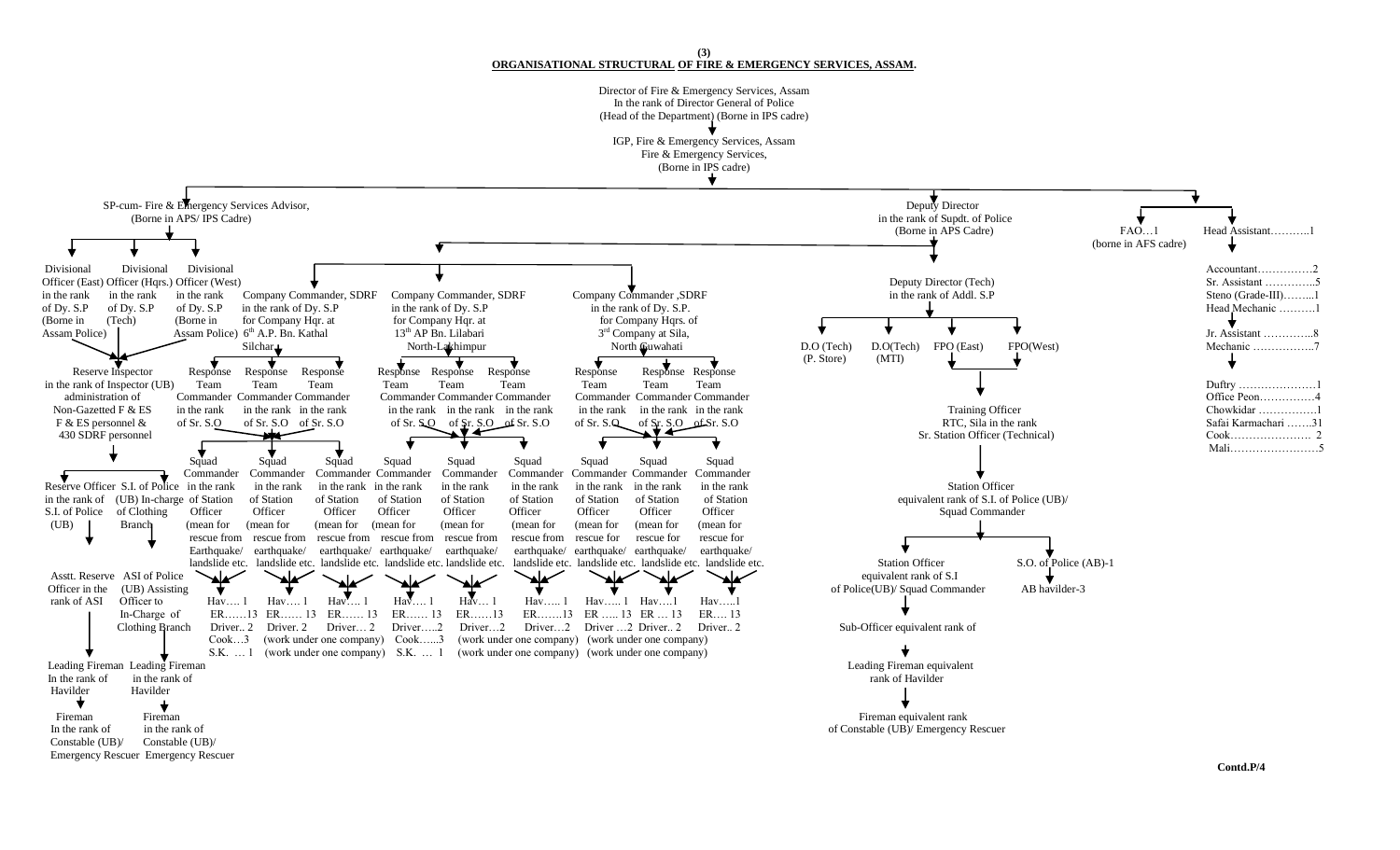## **3. (a) ACTIVITIES OF THE DEPARTMENT**:

(i) The list of Fire Fighting appliances and equipments as well as Search & Rescue equipments procured for Hqrs, F & ES Stations and SDRF during the financial year 2020-2021 as follows:

| SI.<br>No.     | Name of the equipments                                                                                | Quantity   |
|----------------|-------------------------------------------------------------------------------------------------------|------------|
| 1              | Aerial Hydraulic Platforms (working height 55 mtrs.)                                                  | $2$ nos.   |
| $\overline{2}$ | <b>Water Tender Pumps</b>                                                                             | 15 nos.    |
| 3              | Mini Water Tender Pumps                                                                               | 15 nos.    |
| $\overline{4}$ | <b>Water Bowser</b>                                                                                   | 8 nos.     |
| 5              | <b>Fire Proximity Suits</b>                                                                           | 180 nos.   |
| 6              | <b>Remote Area Lighting Systems</b>                                                                   | 15 nos.    |
| $\overline{7}$ | Portable Fire Fighting Pumps                                                                          | 55 nos.    |
| 8              | High Pressure Breathing Air Compressor Machines Petrol Operated                                       | $5$ nos.   |
| 9              | High Pressure Breathing Air compressor Machines                                                       | 7 nos.     |
| 10             | Re-filling of Co2 Fire Extinguisher 4.5 kgs capacity                                                  | 500 nos.   |
| 11             | Re-filling of ABC Fire Extinguisher 4Kg capacity                                                      | 250 nos.   |
| 12             | Re-filling of ABC Fire Extinguisher 6 kg capacity                                                     | 200 nos.   |
| 13             | A Level Suits                                                                                         | 6 nos.     |
| 14             | <b>Aerial Drone</b>                                                                                   | $1$ no.    |
| 15             | Design, Installation, Commissioning and training of Fire Fighting<br>Training Simulator System at RTC | 1 no.      |
| 16             | De-watering Pumps                                                                                     | 11 nos.    |
| 17             | Delivery Hose with coupling                                                                           | 170 nos.   |
| 18             | <b>Breathing Apparatus Set</b>                                                                        | 14 nos.    |
| 19             | Life Buoy                                                                                             | 70 nos.    |
| 20             | Life Jacket                                                                                           | 70 nos.    |
| 21             | Foam Making Branch Pipe FB-5X                                                                         | 35 nos.    |
| 22             | Foam Making Branch Pipe FB-10                                                                         | 35 nos.    |
| 23             | AFFF liquid 3% concentrate                                                                            | 3400 ltrs. |
| 24             | Water Mist CAF Fire Extinguisher High Pressure back pack type                                         | 25 nos.    |
| 25             | Fast Act Pressurised Cylinders 4 kg. capacity                                                         | 39 nos.    |
| 26             | Fast Act Pressurised Cylinders 1 kg. capacity                                                         | 1600 ltrs. |
| 27             | SML S7Bus (SML ISUZU)                                                                                 | 3 nos.     |
| 28             | Light Motor Vehicle (Mahindra) B4 BS VI                                                               | $5$ nos.   |
| 29             | Bajaj Pulsar 150 SD Motor Cycle                                                                       | 25 nos.    |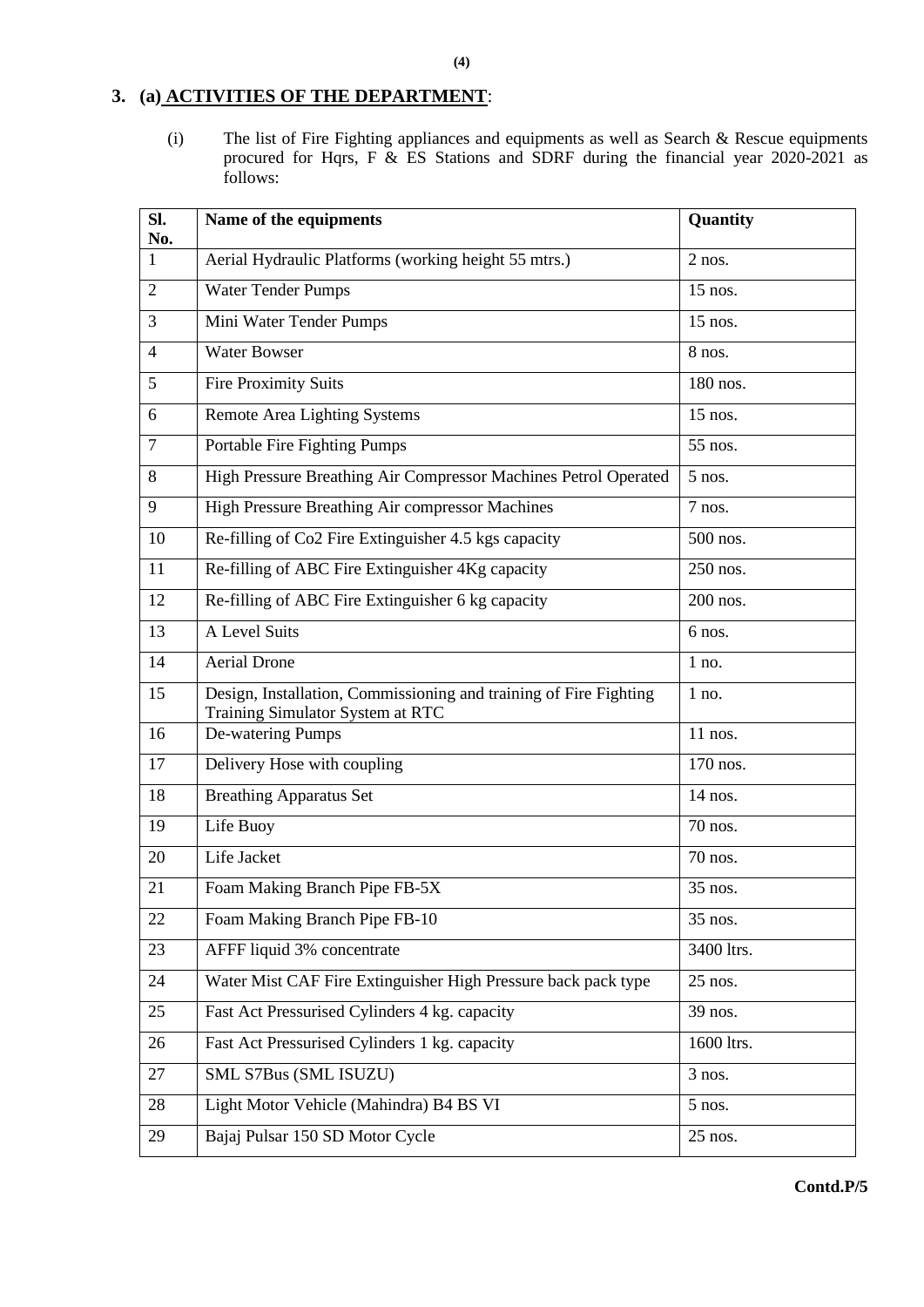- (ii) The department had promoted 13 (thirteen) Station Officer to the rank of Sr. Station Officer, 1 (one) Station Officer to the rank of Response Team Commander, 12 (twelve) Sub-Officer to the rank of Station Officer, 52 (fifty two) Leading Fireman to the rank of Sub-Officer, 14 (fourteen) Fireman to the rank of Leading Fireman and 14 (Fireman) Fireman to the rank of Havilder. The department is in the process of recruiting of 9 Station Officers, 11 Squad Commanders, 6 Sub-Officers, 5 Asstt. Squad Commanders, 519 Firemen, 291 Emergency Rescuers, 27 Drivers and 12 Driver Operators.
- (iii) 2 personnel of Fire & Emergency Services have been awarded President's Fire Service medal for Meritorious/ Distinguished service on the occasion of Republic Day, 2021. In recognition of the good work done, 6 personnel of Fire & Emergency Services, Assam received Chief Minister's Police Medal, 4 personnel received DGP's Police Commendation Medal on the occasion of Police Day and 5 personnel received Director's Commendation Medal on the occasion of Fire Service Day.
- (iv) The department attended to 3128 fire incidents in various parts of the State and saved property worth Rs. 568 crores (approx) out of property worth Rs. 684 crores (approx.) involved in the fire incident, flood, landslides etc. During the period, the department rescued 3202 human lives and 212 animals besides recovering 259 bodies from flood, landslides, etc.
- (v) The department conducted awareness programmes, awareness-cum- mock drill programmes and inspection of high-rise buildings at various places of the State as follows:

| Number of    | Number of fire safety | Number of Inspections    | Number of      | Number of     |
|--------------|-----------------------|--------------------------|----------------|---------------|
| awareness    | awareness-cum-mock    | conducted for issue of   | Inspections    | Inspections   |
| programme    | drill programme       | suggestions for the fire | conducted for  | conducted     |
| conducted    | conducted in public   | safety measures to the   | issue of fresh | for issue of  |
| in Schools/  | places/hospitals/     | owner/occupier of        | NOC to the     | renewal       |
| Colleges/    | shopping malls/       | different buildings all  | owner /        | NOC to the    |
| Universities | hotels/residential    | over Assam               | occupier of    | owner /       |
| of the State | Apartments etc. of    |                          | different      | occupier of   |
|              | the State             |                          | buildings all  | different     |
|              |                       |                          | over Assam     | buildings all |
|              |                       |                          |                | over Assam    |
| 288          | 137                   | 383                      | 365            | 2237          |

Besides, the department had organized more community based awareness programmes, mock drills with a view to educate the occupants of different establishments like Residential Apartments, Commercial buildings, Hospitals, Life-line buildings and public places through training, demonstration etc. for reduction of loss of life and property in fire and disaster, both natural and man-made.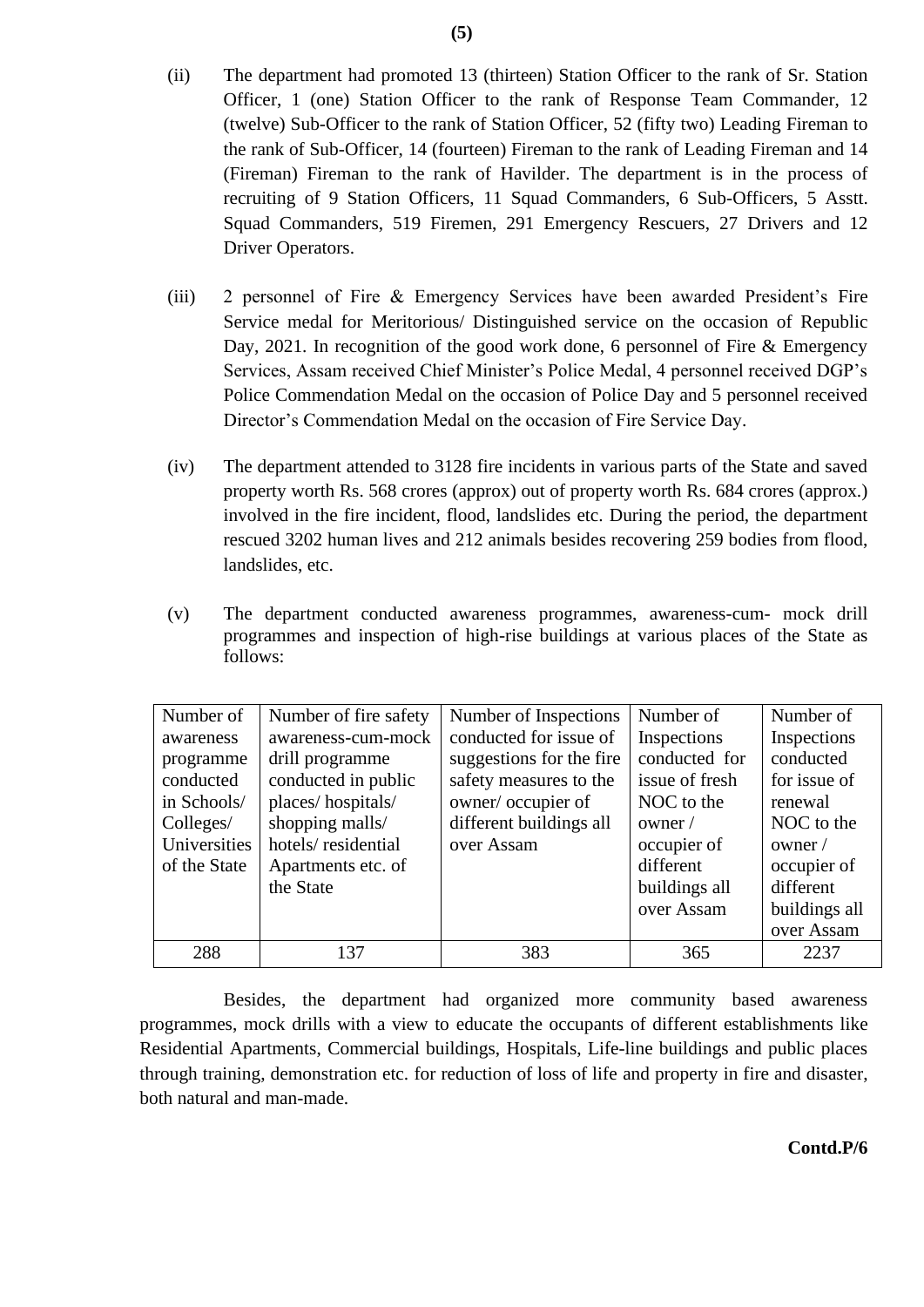#### **3 (b) NEW INITIATIVE AND INNOVATIVES STEPS TAKEN BY THE DEPARTMENT**:

- (a) The Hon'ble Finance Minister of Assam had announced the sanction of 42 (36 + 6) numbers of already notified F & ES Stations in the Budget Speech' 2018. Out of 42 (forty two) notified F & ES Stations, the Govt. sanctioned 13(thirteen) F  $\&$  ES Stations alongwith manpower vide letter No.HMB.87/1994/451 dated 21/02/2019. Moreover, the department had submitted a proposal for sanction of 7 notified F & ES Stations out the remaining 29 notified F & ES stations during the financial year 2020-2021.
- (b) The Govt. has sanctioned manpower for raising of 2 companies of SDRF Bn. vide HMB.323/2009/Pt-I/265 dated 19/10/2020 and process of recruitment of personnel and creation of building infrastructure has been initiated.
- (c) In order to create adequate infrastructure, department had undertaken construction of 31 new Fire & Emergency Services buildings, construction of Headquarter buildings for  $4<sup>th</sup>$  and  $5<sup>th</sup>$  company of SDRF Bn. at Abhayapuri and Dergaon, 15 new Staff Quarters, construction of building for trainees Sub-Officers and Residential accommodation for Officers/ Instructors of SDRF Bn. at RTC, Sila. Out of which during the year 2020-2021, 2 (two) F & ES Station buildings and 6 (six) Staff Quarters has been completed. Further, Govt. had given administrative approval for construction of 13 new Fire & Emergency Services Station buildings and 25 new Staff Quarters and the construction works will be started shortly.
- (d) The Govt. had given administrative approval for construction of Swimming Pool at RTC, Sila, North Guwahati vide letter No. HMB.567/2018/4 dated 21/02/2019. The construction work is going on and it is expected to be completed within this financial year 2021-2022.
- (e) The Govt. has given administrative approval for construction of Parking-cum-Office building at Headquarters complex vide letter No.HMB.572/2018/8 dated 21/02/2019. The construction work is going on.
- (f) In view of the pandemic COVID-19, sanitization programme is being conducted by Fire & Emergency Services personnel all over the State. Two officers namely Station Officer Jugal Payeng and Sub-Officer Gajendra Nath Das who were infected during the course of their duties succumbed to COVID-19 virus.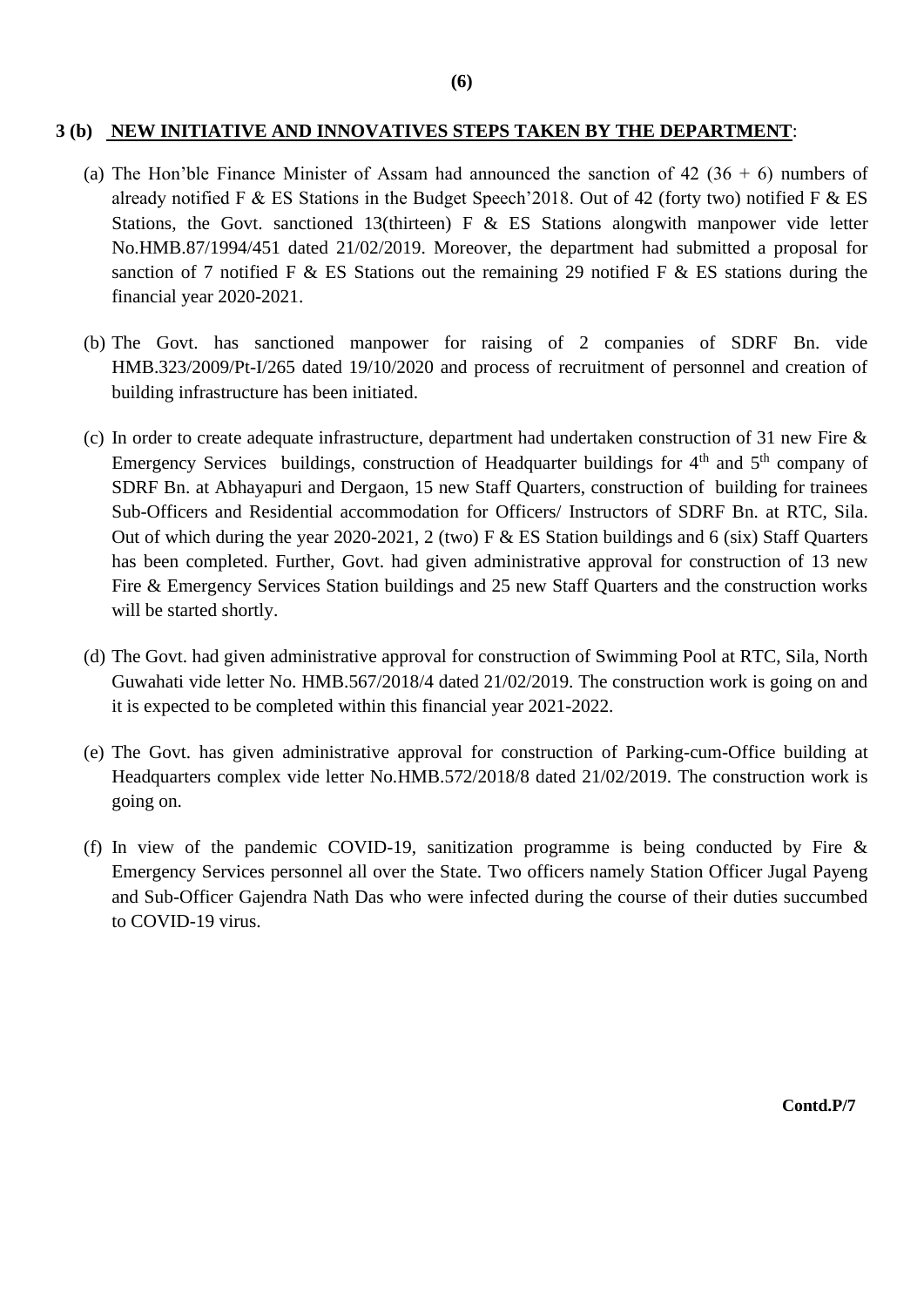# **SURRENDER FOR THE YEAR 2020-2021**

#### **ASSAM SCHEDULE-III SEC. FORM NO. GRANT NO. 18 FIRE SERVICES, STATE FIRE & EMERGENCY SERVICES, ASSAM. FORM OF STATEMENT FOR SURRENDER OF ANTICIPATION SAVING AFFECTED UNDER THE MAJOR HEAD OF ACCOUNTS 2070-OTHER ADMINISTRATIVE SERVICE-108- FIRE PROTECTION AND CONTROL & 003-TRAINING, EE.ESTT.ETC.GENERAL AREAS(NTA)/4070/4059 SOPD-ODS OF FIRE & EMERGENCY SERVICES, ASSAM, GUWAHATI.**

| Major Head &<br><b>Sub Head</b><br>of Accounts                      | <b>Detailed Head of</b><br><b>Accounts</b> |                             | Original<br><b>Budget</b><br>Grant<br>(Rs. in Lakh | Re-appropriation<br>and S.D.<br>(in Rupees) | <b>Budget after</b><br>Re-<br>appropriation<br>(in) | <b>Total Ceiling</b><br><b>Received</b><br>(in Rupees) | Actual<br><b>Expenditure</b><br>(in Rupees) | <b>Surrender</b><br>(in Rupees) |
|---------------------------------------------------------------------|--------------------------------------------|-----------------------------|----------------------------------------------------|---------------------------------------------|-----------------------------------------------------|--------------------------------------------------------|---------------------------------------------|---------------------------------|
|                                                                     | 01-Salaries                                |                             | 121.10                                             |                                             | 12110000.00                                         | 0.00                                                   | 10879488.00                                 | 1230512.00                      |
|                                                                     | 03-T.E.                                    | 0 <sub>0</sub>              | 2.35                                               |                                             | 235000.00                                           | 0.00                                                   | 200490.00                                   | 34510.00                        |
|                                                                     |                                            | 02-Telephone                | 0.19                                               |                                             | 19000.00                                            | 0.00                                                   | 0.00                                        | 19000.00                        |
|                                                                     |                                            | 03-Electricity $\&$<br>W.C. | 10.04                                              |                                             | 1004000.00                                          | 0.00                                                   | 678017.00                                   | 325983.00                       |
|                                                                     |                                            | $04-OE$                     | 1.86                                               |                                             | 186000.00                                           | 0.00                                                   | 0.00                                        | 186000.00                       |
|                                                                     |                                            | 05-Sty & Printing           | 1.02                                               |                                             | 102000.00                                           | 84972.00                                               | 84972.00                                    | 17028.00                        |
|                                                                     | 04-O.E.                                    | 06-Furniture                | 2.05                                               |                                             | 205000.00                                           | 0.00                                                   | 0.00                                        | 205000.00                       |
|                                                                     |                                            | 08-Maint. Of<br>Vehicle     | 1.02                                               |                                             | 102000.00                                           | 101775.00                                              | 101775.00                                   | 225.00                          |
| Area,                                                               |                                            | 09-POL                      | 0.51                                               | $SD(+)$<br>40000.00                         | 91000.00                                            | 90597.00                                               | 90597.00                                    | 403.00                          |
|                                                                     |                                            | 10-Books & Period           | 0.10                                               |                                             | 10000.00                                            | 0.00                                                   | 0.00                                        | 10000.00                        |
| Service                                                             |                                            | 11-Refreshment              | 0.10                                               |                                             | 10000.00                                            | 0.00                                                   | 0.00                                        | 10000.00                        |
|                                                                     |                                            | 99-Others                   | 3.07                                               |                                             | 307000.00                                           | 137733.00                                              | 137733.00                                   | 169267.00                       |
| C∷ai <b>ning</b><br>Training, EE.Estt.Etc.General<br>Administrative | $05 -$<br>ProfesionalTax                   | 01                          | 0.09                                               |                                             | 9000.00                                             | 0.00                                                   | 0.00                                        | 9000.00                         |
|                                                                     | 14-Minor Works                             | 01                          | 15.81                                              |                                             | 1581000.00                                          | 391893.00                                              | 391893.00                                   | 1189107.00                      |
|                                                                     | 16-M.V.                                    | 01                          | 16.74                                              |                                             | 1674000.00                                          | 1613735.00                                             | 1613735.00                                  | 60265.00                        |
|                                                                     | 17-Maintanance                             | 01                          | 11.16                                              |                                             | 1116000.00                                          | 249823.00                                              | 249823.00                                   | 866177.00                       |
| Other                                                               | 19-M.S.                                    | 05                          | 0.51                                               |                                             | 51000.00                                            | 0.00                                                   | 0.00                                        | 51000.00                        |
|                                                                     |                                            | 99-Others                   | 3.72                                               |                                             | 372000.00                                           | 280014.00                                              | 280014.00                                   | 91986.00                        |
| 2070-0<br>--003<br>0250                                             | 26-Other<br>Charges                        | 99-Others                   | 0.93                                               |                                             | 93000.00                                            | 0.00                                                   | 0.00                                        | 93000.00                        |
| SUB TOTAL OF 003-0250-TRAINING                                      |                                            |                             | 192.37                                             | 40000.00                                    | 19277000.00                                         | 2950542.00                                             | 14708537.00                                 | 4568463.00                      |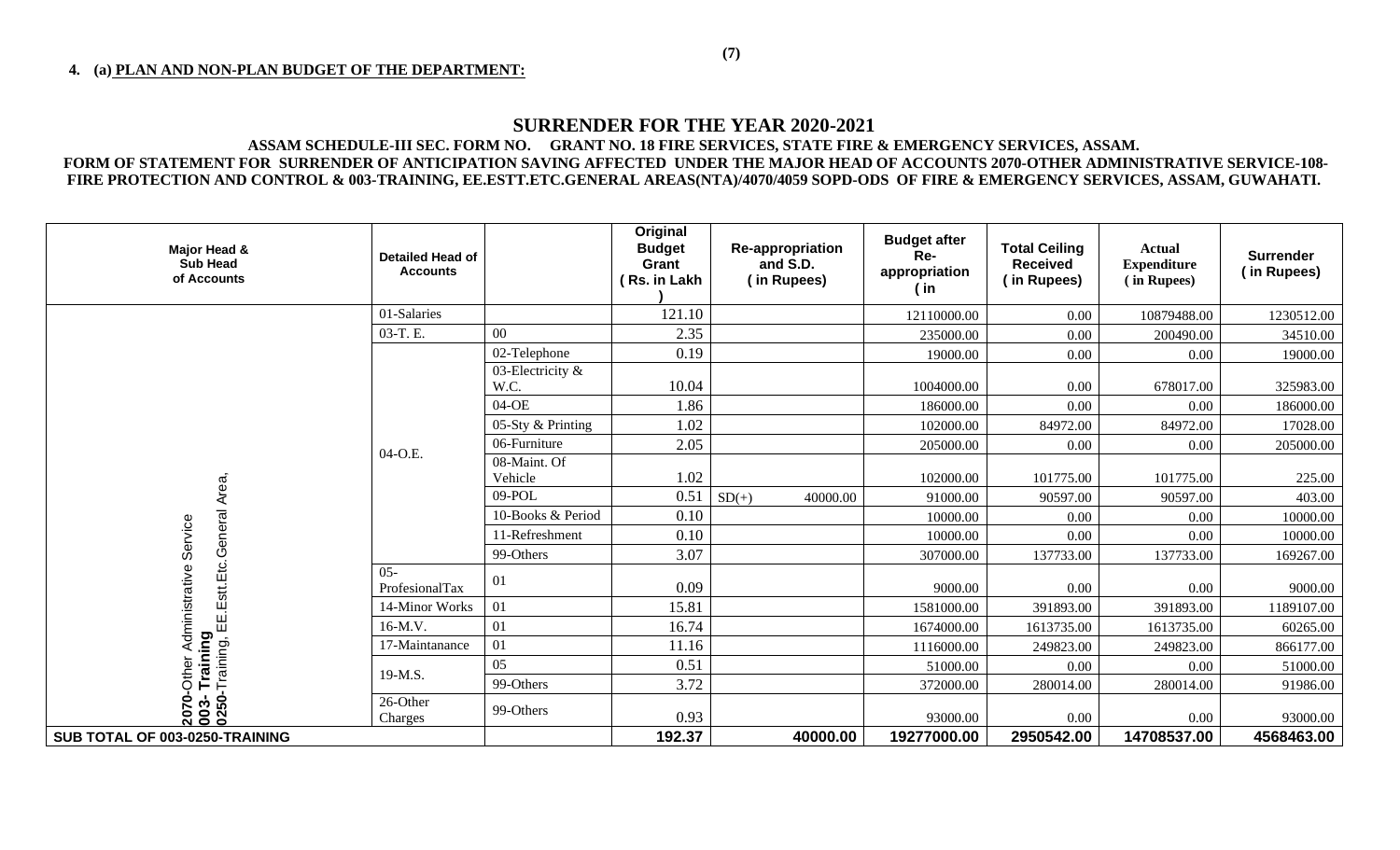|                                                                                                                                                                                  | 01-Salaries                 |                         | 10030.33 |         |             | 1003033000.00 | 0.00        | 911097037.00 | 91935963.00  |
|----------------------------------------------------------------------------------------------------------------------------------------------------------------------------------|-----------------------------|-------------------------|----------|---------|-------------|---------------|-------------|--------------|--------------|
|                                                                                                                                                                                  | 02-Wages                    | 06                      | 75.33    |         |             | 7533000.00    | 0.00        | 5992200.00   | 1540800.00   |
|                                                                                                                                                                                  | 03-T.E.                     | $00\,$                  | 32.18    |         |             | 3218000.00    | 0.00        | 3205684.00   | 12316.00     |
|                                                                                                                                                                                  |                             | 01                      | 0.09     |         |             | 9000.00       | 0.00        | 0.00         | 9000.00      |
|                                                                                                                                                                                  |                             | $02\,$                  | 9.30     |         |             | 930000.00     | 0.00        | 709938.00    | 220062.00    |
|                                                                                                                                                                                  |                             | 03                      | 79.05    |         |             | 7905000.00    | 0.00        | 6611956.00   | 1293044.00   |
|                                                                                                                                                                                  |                             | 04-OE                   | 29.76    |         |             | 2976000.00    | 2975577.00  | 2975577.00   | 423.00       |
|                                                                                                                                                                                  |                             | 05-Sty & Printing       | 16.74    |         |             | 1674000.00    | 1423132.00  | 1423132.00   | 250868.00    |
|                                                                                                                                                                                  | 04-O.E.                     | 06-Furniture            | 10.23    |         |             | 1023000.00    | 524982.00   | 524982.00    | 498018.00    |
| Service<br>Control<br><b>0526</b> -Protection and Control,<br>504-Fire Service Station,<br>EE.Estt.Etc. General Area                                                             |                             | 08-Maint. Of<br>Vehicle | 199.95   |         |             | 19995000.00   | 17398951.00 | 17398951.00  | 2596049.00   |
|                                                                                                                                                                                  |                             | 09-POL                  | 142.29   | $(+)SD$ | 5000000.00  | 19229000.00   | 18258831.00 | 18258831.00  | 970169.00    |
|                                                                                                                                                                                  |                             | 10-Books & Period       | 1.02     |         |             | 102000.00     | 74347.00    | 74347.00     | 27653.00     |
| Administrative                                                                                                                                                                   |                             | 11-Refreshment          | 1.02     |         |             | 102000.00     | 0.00        | 0.00         | 102000.00    |
|                                                                                                                                                                                  |                             | 12-O.C.                 | 0.01     |         |             | 1000.00       | 0.00        | 0.00         | 1000.00      |
| Protection and                                                                                                                                                                   |                             | 99-Others               | 27.90    |         |             | 2790000.00    | 2210241.00  | 2210241.00   | 579759.00    |
|                                                                                                                                                                                  | 05-Pay. of Pro.             | 03-Cunsultancy Fee      | 13.95    |         |             | 1395000.00    | 214111.00   | 214111.00    | 1180889.00   |
| $2070$ -Other<br>108-Fire                                                                                                                                                        |                             | 01                      | 60.20    |         |             | 6020000.00    | 5927540.00  | 5927540.00   | 92460.00     |
|                                                                                                                                                                                  | 06-R.R.T.<br>14-Minor Works | 02                      | 2.79     |         |             | 279000.00     | 266803.00   | 266803.00    | 12197.00     |
|                                                                                                                                                                                  |                             | 01                      | 46.50    |         |             | 4650000.00    | 3807073.00  | 3807073.00   | 842927.00    |
|                                                                                                                                                                                  |                             | 04                      | 0.01     |         |             | 1000.00       | 0.00        | 0.00         | 1000.00      |
|                                                                                                                                                                                  | 16-M.V.                     | 01                      | 13.95    |         |             | 1395000.00    | 0.00        | 0.00         | 1395000.00   |
|                                                                                                                                                                                  | 17-Maintanance              | 01                      | 46.50    |         |             | 4650000.00    | 1927403.00  | 1927403.00   | 2722597.00   |
|                                                                                                                                                                                  | 19-M.S.                     | 05                      | 5.12     |         |             | 512000.00     | 0.00        | 0.00         | 512000.00    |
|                                                                                                                                                                                  |                             | 99-Others               | 93.00    |         |             | 9300000.00    | 8415047.00  | 8415047.00   | 884953.00    |
|                                                                                                                                                                                  |                             | 03                      | 6.14     |         |             | 614000.00     | 55750.00    | 55750.00     | 558250.00    |
|                                                                                                                                                                                  | 26-Other<br>Charges         | 12                      | 2.25     |         |             | 225000.00     | 117500.00   | 117500.00    | 107500.00    |
|                                                                                                                                                                                  |                             | 99-Others               | 0.01     |         |             | 1000.00       | 0.00        | 0.00         | 1000.00      |
| SUB TOTAL OF 526-504- FIRE STATION                                                                                                                                               |                             |                         | 10945.62 |         | 5000000.00  | 1099562000.00 | 63597288.00 | 991214103.00 | 108347897.00 |
|                                                                                                                                                                                  | 01-Salaries                 |                         | 0.01     |         |             | 1000.00       | 0.00        | 0.00         | 1000.00      |
| Control,<br>Tre Service<br>ntrol                                                                                                                                                 |                             | 03                      | 46.50    |         |             | 4650000.00    | 0.00        | 0.00         | 4650000.00   |
|                                                                                                                                                                                  |                             | 04                      | 0.01     |         |             | 1000.00       | 0.00        | 0.00         | 1000.00      |
| General Area<br>2070-Other Administrative S<br>108-Fire Protection and Conto<br>0526-Protection and Contro<br>505-Opening of New Fire Se<br>Station,<br>EE.Estt.Etc. General Are |                             | 05                      | 0.01     |         |             | 1000.00       | 0.00        | 0.00         | 1000.00      |
|                                                                                                                                                                                  | 04-O.E.                     | 06                      | 0.01     |         |             | 1000.00       | 0.00        | 0.00         | 1000.00      |
|                                                                                                                                                                                  |                             | 08                      | 0.01     |         |             | 1000.00       | 0.00        | 0.00         | 1000.00      |
|                                                                                                                                                                                  |                             | 09                      | 0.01     |         |             | 1000.00       | 0.00        | 0.00         | 1000.00      |
|                                                                                                                                                                                  |                             | 99-Others               | 139.50   |         |             | 13950000.00   | 1284897.00  | 1284897.00   | 12665103.00  |
|                                                                                                                                                                                  | 15-ME                       | 99-Others               | 0.00     | $SD(+)$ | 50000000.00 | 50000000.00   | 15751342.00 | 15751342.00  | 34248658.00  |
| SUB TOTAL OF 526-505- OPENING OF NEW F. S.                                                                                                                                       |                             |                         | 186.06   |         | 50000000.00 | 68606000.00   | 17036239.00 | 17036239.00  | 51569761.00  |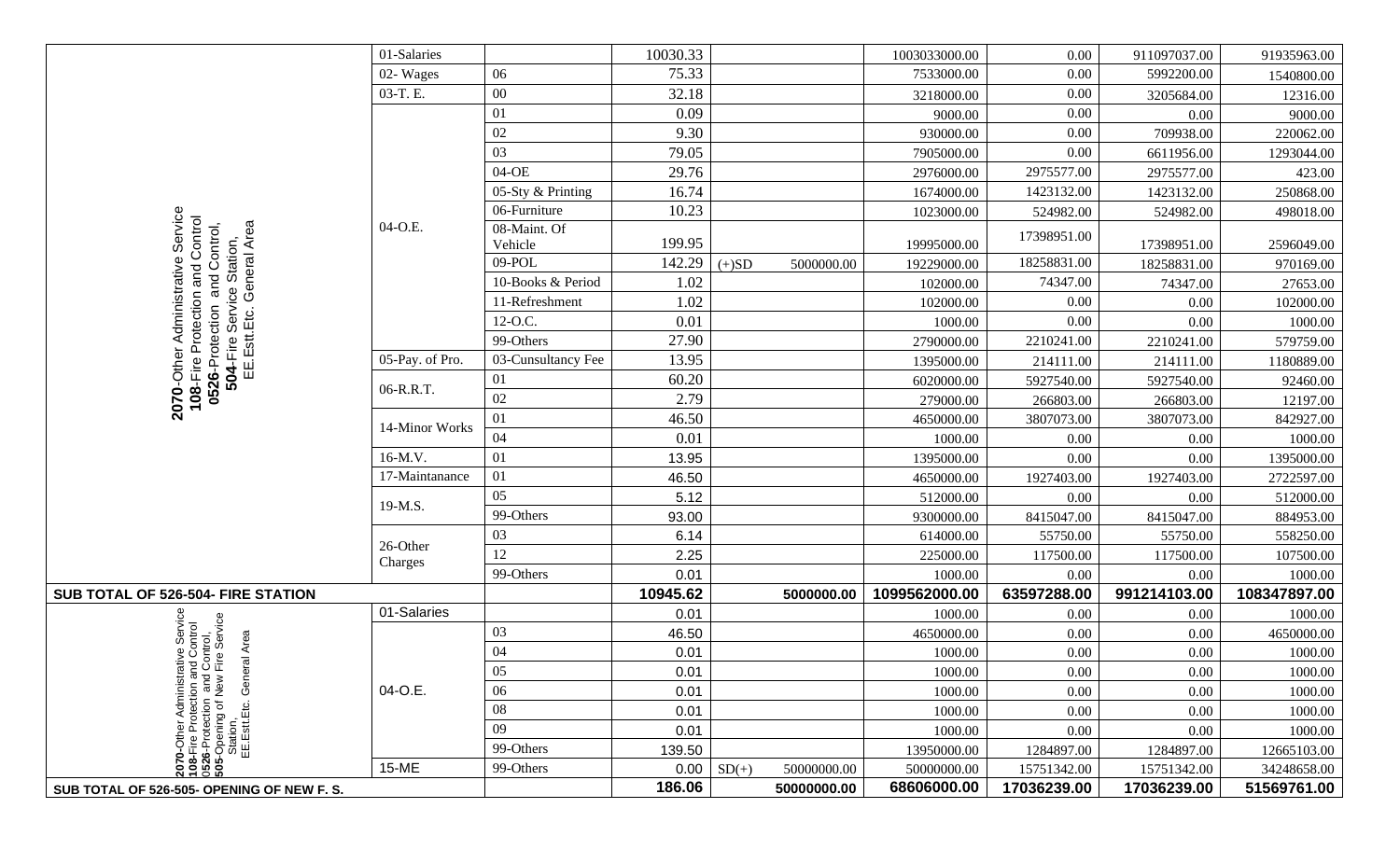|                                                                                                                                      | 01-Salaries    |                   | 1608.31          |            | 160831000.00 | 0.00       | 141446645.00 | 19384355.00            |
|--------------------------------------------------------------------------------------------------------------------------------------|----------------|-------------------|------------------|------------|--------------|------------|--------------|------------------------|
|                                                                                                                                      | 03-T. E.       | 01                | 1.35             |            | 135000.00    | 0.00       | 121554.00    | 13446.00               |
|                                                                                                                                      |                | 03                | 0.09             |            | 9000.00      | 0.00       | 0.00         | 9000.00                |
|                                                                                                                                      |                | $04-OE$           | 0.93             |            | 93000.00     | 68498.00   | 68498.00     | 24502.00               |
|                                                                                                                                      |                | 05-Sty & Printing | 2.05             |            | 205000.00    | 184026.00  | 184026.00    | 20974.00               |
|                                                                                                                                      |                | 06-Furniture      | 0.47             |            | 47000.00     | 0.00       | 0.00         | 47000.00               |
|                                                                                                                                      | 04-O.E.        | 08-Maint. Of      |                  |            | 1228000.00   |            |              |                        |
|                                                                                                                                      |                | Vehicle           | 12.28            |            |              | 1227430.00 | 1227430.00   | 570.00                 |
|                                                                                                                                      |                | 09-POL            | 5.12<br>$SD(+)$  | 250000.00  | 762000.00    | 761892.00  | 761892.00    | 108.00                 |
|                                                                                                                                      |                | 10-Books & Period | 0.10             |            | 10000.00     | 0.00       | 0.00         | 10000.00               |
|                                                                                                                                      |                | 11-Refreshment    | 0.10             |            | 10000.00     | 0.00       | 0.00         | 10000.00               |
| ă                                                                                                                                    |                | 99-Others         | 1.79             |            | 179000.00    | 67968.00   | 67968.00     | 111032.00              |
| 헌                                                                                                                                    | $14-MW$        | 01                | 0.93             |            | 93000.00     | 92850.00   | 92850.00     | 150.00                 |
| Service<br><b>ntrol</b>                                                                                                              | 16-M.V.        | 01                | 6.51             |            | 651000.00    | 0.00       | 0.00         | 651000.00              |
|                                                                                                                                      |                | 02                | 16.74            |            | 1674000.00   | 0.00       | 0.00         | 1674000.00             |
|                                                                                                                                      | 17-Maintanance | 01                | 0.01             |            | 1000.00      | 0.00       | 0.00         | 1000.00                |
|                                                                                                                                      |                | 05                | 2.79             |            | 279000.00    | 0.00       | 0.00         | 279000.00              |
|                                                                                                                                      | 19-M.S.        | 99-Others         | 73.47            |            | 7347000.00   | 5358971.00 | 5358971.00   | 1988029.00             |
|                                                                                                                                      |                | 03                | 15.77            |            | 1577000.00   | 0.00       | 0.00         | 1577000.00             |
| 2070-Other Administrative Serv<br>  108-Fire Protection and Control<br>  0526-Protection and Control,<br>  EE.Estt.Etc. General Area | 26-Other       | 12                | 0.93             |            | 93000.00     | 78000.00   | 78000.00     | 15000.00               |
|                                                                                                                                      |                |                   |                  |            |              |            |              |                        |
|                                                                                                                                      | Charges        | 99-Others         | 0.01             |            | 1000.00      | 0.00       | 0.00         | 1000.00                |
| SUB TOTAL OF 526-506- S.D.R.F. Bn.                                                                                                   |                |                   | 1749.75          | 250000.00  | 175225000.00 | 7839635.00 | 149407834.00 | 25817166.00            |
|                                                                                                                                      | <b>CHARGED</b> |                   | 0.01             |            | 2133000.00   | 0.00       | 2132781.00   | 219.00                 |
|                                                                                                                                      |                |                   |                  |            |              |            |              |                        |
|                                                                                                                                      | 01-Salaries    | 01-Salary         | 635.41           |            | 63541000.00  | 0.00       | 58100857.00  | 5440143.00             |
|                                                                                                                                      | 03-T. E.       | 99-Others         | 5.96             |            | 596000.00    | 0.00       | 565966.00    | 30034.00               |
|                                                                                                                                      |                | 01                | 0.11             |            | 11000.00     | 0.00       | 0.00         | 11000.00               |
|                                                                                                                                      |                | $02\,$            | 2.26             |            | 226000.00    | 0.00       | 209596.00    | 16404.00               |
|                                                                                                                                      |                | 03                | 10.04            |            | 1004000.00   | 0.00       | 459425.00    |                        |
| Service                                                                                                                              |                | $04-OE$           | 3.07             |            | 307000.00    | 0.00       | 0.00         | 544575.00<br>307000.00 |
|                                                                                                                                      |                | 05-Sty & Printing |                  |            |              |            |              | 39522.00               |
| Administration                                                                                                                       |                | 06-Furniture      | 3.07             |            | 307000.00    | 267478.00  | 267478.00    |                        |
| on and Control<br>and Administrati<br>. General Area<br>inistrative                                                                  | 04-O.E.        | 08-Maint. Of      | 2.05             |            | 205000.00    | 204848.00  | 204848.00    | 152.00                 |
|                                                                                                                                      |                | Vehicle           | 4.09             |            | 409000.00    | 408597.00  | 408597.00    | 403.00                 |
|                                                                                                                                      |                | 09-POL            | 24.55<br>$SD(+)$ | 1620000.00 | 4075000.00   | 3394060.00 | 3394060.00   | 680940.00              |
|                                                                                                                                      |                | 10-Books & Period | 0.20             |            | 20000.00     | 0.00       | 0.00         | 20000.00               |
|                                                                                                                                      |                | 11-Refreshment    | 0.51             |            | 51000.00     | 0.00       | 0.00         | 51000.00               |
| <b>2070-</b> Other Admin<br><b>108-Fire Protection</b><br><b>0527-Direction an</b><br>EE.Estt.Etc.                                   | 14-Minor Works | 99-Others<br>01   | 1.02             |            | 102000.00    | 0.00       | 0.00         | 102000.00              |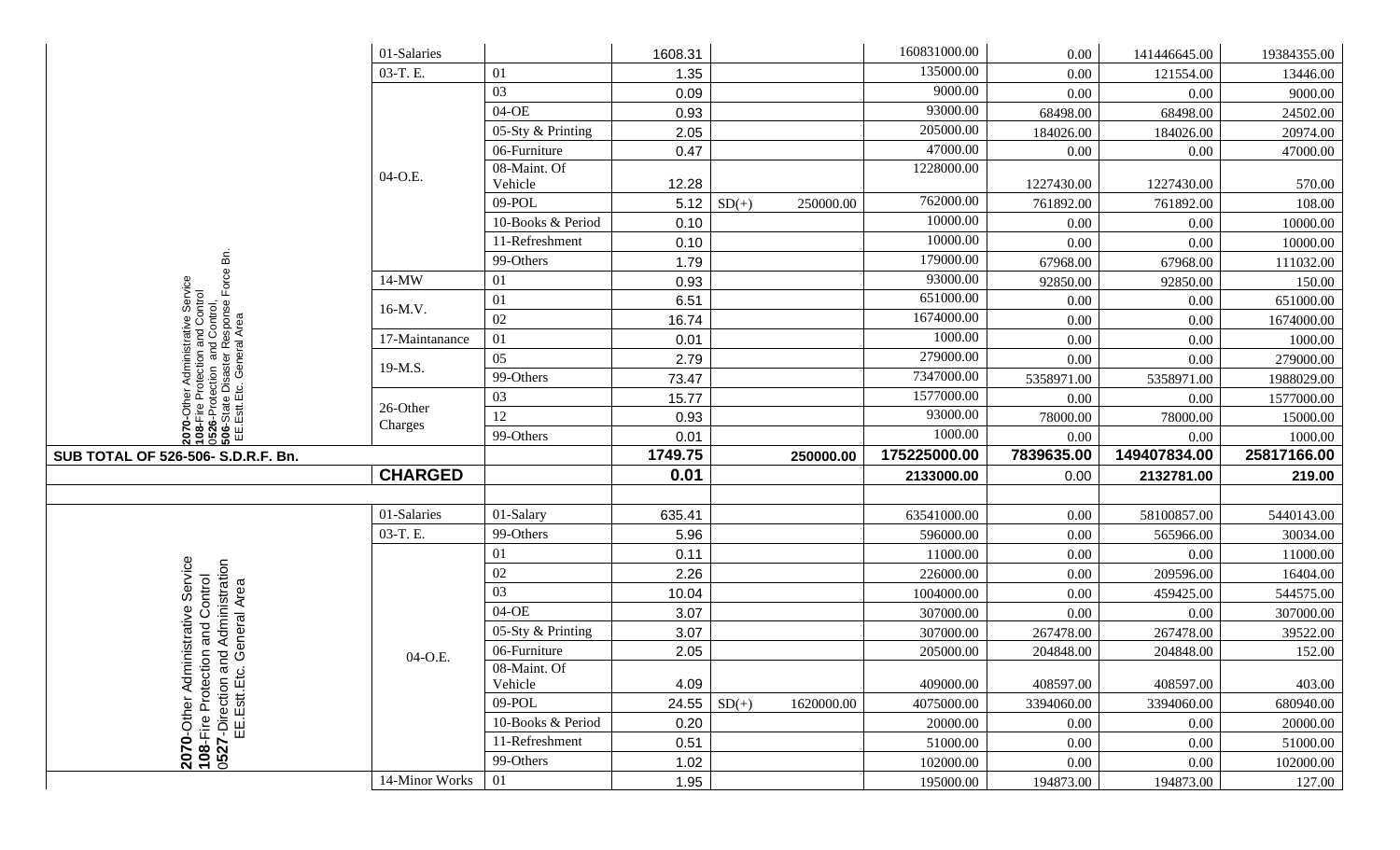|                                       | $15-ME$        | 01        | 3.58     |             | 358000.00     | 356000.00    | 356000.00     | 2000.00      |
|---------------------------------------|----------------|-----------|----------|-------------|---------------|--------------|---------------|--------------|
|                                       | $16-MV$        | 01        | 46.50    |             | 4650000.00    | 4122205.00   | 4122205.00    |              |
|                                       |                | 02        | 16.74    |             | 1674000.00    | 1613735.00   | 1613735.00    | 60265.00     |
|                                       | 17-Maintanance | 01        | 24.18    |             | 2418000.00    | 998629.00    | 998629.00     | 1419371.00   |
|                                       | 19-M.S.        | 05        | 0.01     |             | 1000.00       | 0.00         | 0.00          | 1000.00      |
|                                       |                | 99-Others | 6.14     |             | 614000.00     | 571846.00    | 441635.00     | 172365.00    |
|                                       | 26-OC          | 12        | 1.86     |             | 186000.00     | 0.00         | 0.00          | 186000.00    |
| <b>SUB TOTAL OF 527- HEAD QUARTER</b> |                |           | 793.30   | 1620000.00  | 80950000.00   | 12132271.00  | 71337904.00   | 9084301.00   |
| 2070-00-108-3991-000-15-01            | <b>15-ME</b>   | 01        | 0.01     |             | 1000.00       | 0.00         | 0.00          | 1000.00      |
| <b>Total of General Areas</b>         |                |           | 13867.11 | 56910000.00 | 1443621000.00 | 103555975.00 | 1243704617.00 | 199388588.00 |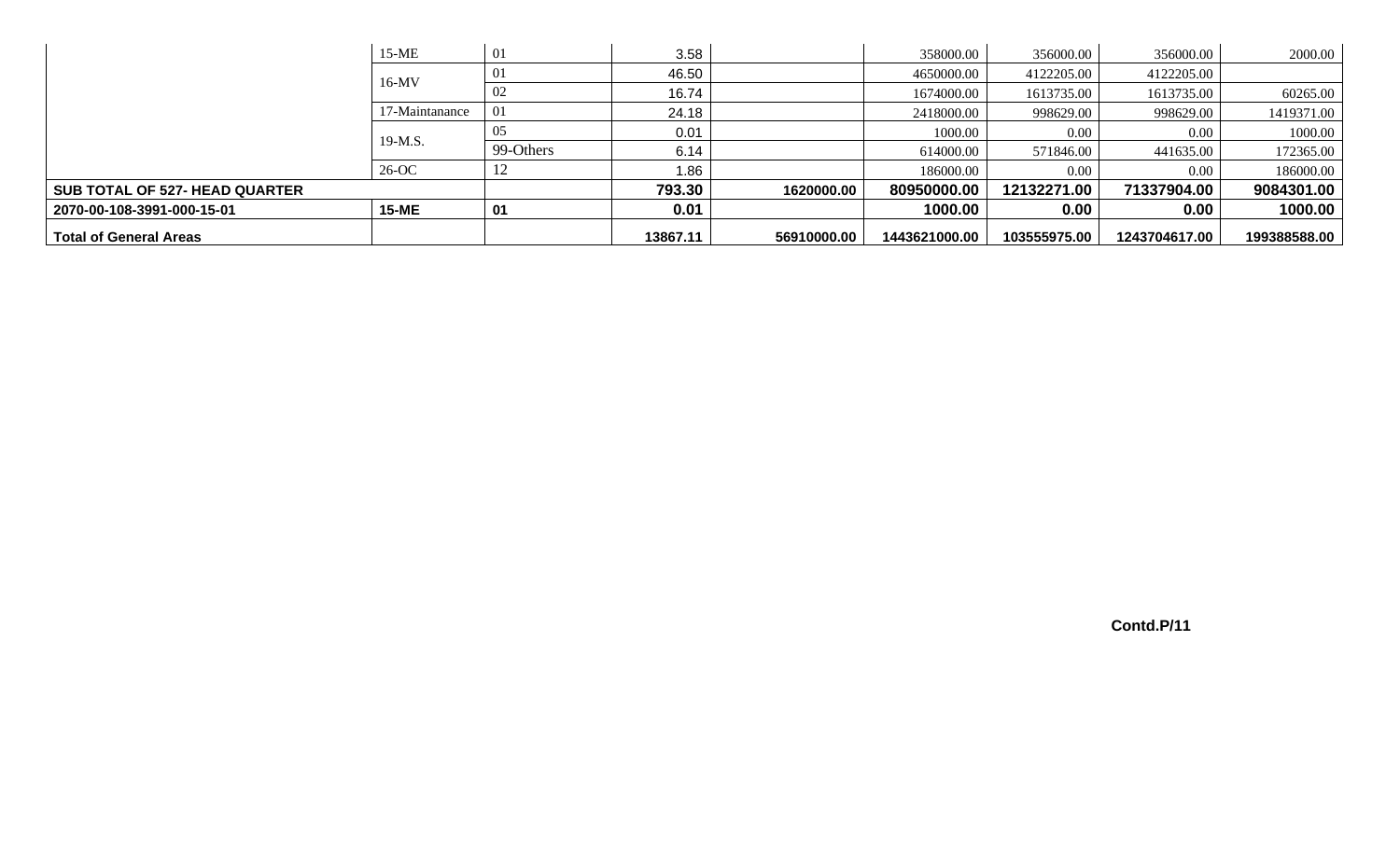# **4. (b) SURRENDER FOR THE YEAR 2020-2021ASSAM SCHEDULE-III SEC. FORM NO. GRANT NO. 18 FIRE SERVICES, STATE FIRE & EMERGENCY SERVICES, ASSAM. FORM OF STATEMENT FOR SURRENDER OF ANTICIPATION SAVING AFFECTED UNDER THE MAJOR HEAD OF ACCOUNTS 2070-OTHER ADMINISTRATIVE SERVICE-108-FIRE PROTECTION AND CONTROL,SIXTH SCHEDULE AREAS, EE.ESTT.ETC. OF FIRE & EMERGENCY SERVICES, GUWAHATI.**

| Major Head &<br><b>Sub Head</b><br>of Accounts                                                      | <b>Detailed Head of</b><br><b>Accounts</b> |                         | Original<br><b>Budget</b><br>(Rs. in Lakh) | <b>Re-appropriation</b><br>and S.D.<br>(in Rupees) | <b>Budget after</b><br>Reappropriation<br>(in Rupees) | <b>Total Ceiling</b><br><b>Received</b><br>(in Rupees) | <b>Actual</b><br><b>Expenditure</b><br>(in Rupees) | <b>Surrender</b><br>(in Rupees) |
|-----------------------------------------------------------------------------------------------------|--------------------------------------------|-------------------------|--------------------------------------------|----------------------------------------------------|-------------------------------------------------------|--------------------------------------------------------|----------------------------------------------------|---------------------------------|
|                                                                                                     | 01-Salaries                                |                         | 390.76                                     |                                                    | 39076000.00                                           | 0.00                                                   | 33465504.00                                        | 5610496.00                      |
|                                                                                                     | 03-T.E.                                    | 01                      | 0.74                                       |                                                    | 74000.00                                              | 0.00                                                   | 68113.00                                           | 5887.00                         |
|                                                                                                     |                                            | $02\,$                  | 0.10                                       |                                                    | 10000.00                                              | $0.00\,$                                               | 0.00                                               | 10000.00                        |
|                                                                                                     |                                            | 03                      | 2.23                                       |                                                    | 223000.00                                             | 0.00                                                   | 0.00                                               | 223000.00                       |
|                                                                                                     |                                            | 04-OE                   | 0.51                                       |                                                    | 51000.00                                              | $0.00\,$                                               | 0.00                                               | 51000.00                        |
|                                                                                                     |                                            | 05-Sty & Printing       | 0.31                                       |                                                    | 31000.00                                              | 19712.00                                               | 19712.00                                           | 11288.00                        |
| Service<br>Control                                                                                  | 04-O.E.                                    | 06-Furniture            | 0.51                                       |                                                    | 51000.00                                              | $0.00\,$                                               | 0.00                                               | 51000.00                        |
| Sxt. Sch.Area (KBA),<br>Control                                                                     |                                            | 08-Maint. Of<br>Vehicle | 1.33                                       |                                                    | 133000.00                                             | 132844.00                                              | 132844.00                                          | 156.00                          |
| and<br>and                                                                                          |                                            | 09-POL                  | 1.06                                       | $SD(+)$<br>50000.00                                | 156000.00                                             | 143340.00                                              | 143340.00                                          | 12660.00                        |
| Administi                                                                                           |                                            | 11-Refreshment          | 0.09                                       |                                                    | 9000.00                                               | 0.00                                                   | 0.00                                               | 9000.00                         |
|                                                                                                     |                                            | 99-Others               | 0.01                                       |                                                    | 1000.00                                               | 0.00                                                   | 0.00                                               | 1000.00                         |
| 504-Fire Service Station<br>108-Fire Protection<br>0526-Protection<br>EE.Estt.Etc.<br>$2070$ -Other | 14-Minor<br>Works                          | 01                      | 23.25                                      |                                                    | 2325000.00                                            | 823119.00                                              | 823119.00                                          | 1501881.00                      |
|                                                                                                     | 15-M.E.                                    | 01                      | 20.46                                      |                                                    | 2046000.00                                            | 2005646.00                                             | 2005646.00                                         | 40354.00                        |
|                                                                                                     | 16-M.V.                                    | 01                      | 0.01                                       |                                                    | 1000.00                                               | 0.00                                                   | 0.00                                               | 1000.00                         |
|                                                                                                     | $17-$<br>Maintanance                       | 01                      | 5.12                                       |                                                    | 512000.00                                             | 502633.00                                              | 502633.00                                          | 9367.00                         |
|                                                                                                     | 19-M.S.                                    | 05                      | 0.93                                       |                                                    | 93000.00                                              | 0.00                                                   | 0.00                                               | 93000.00                        |
|                                                                                                     |                                            | 99-Others               | 0.41                                       |                                                    | 41000.00                                              | 0.00                                                   | 0.00                                               | 41000.00                        |
|                                                                                                     | 26-Other<br>Charges                        | 99-Others               | 0.00                                       |                                                    | 0.00                                                  | 0.00                                                   | 0.00                                               | 0.00                            |
| <b>SUB TOTAL OF KARBI ANGLONG</b><br><b>AREA</b>                                                    |                                            |                         | 447.83                                     | 50000.00                                           | 44833000.00                                           | 3627294.00                                             | 37160911.00                                        | 7672089.00                      |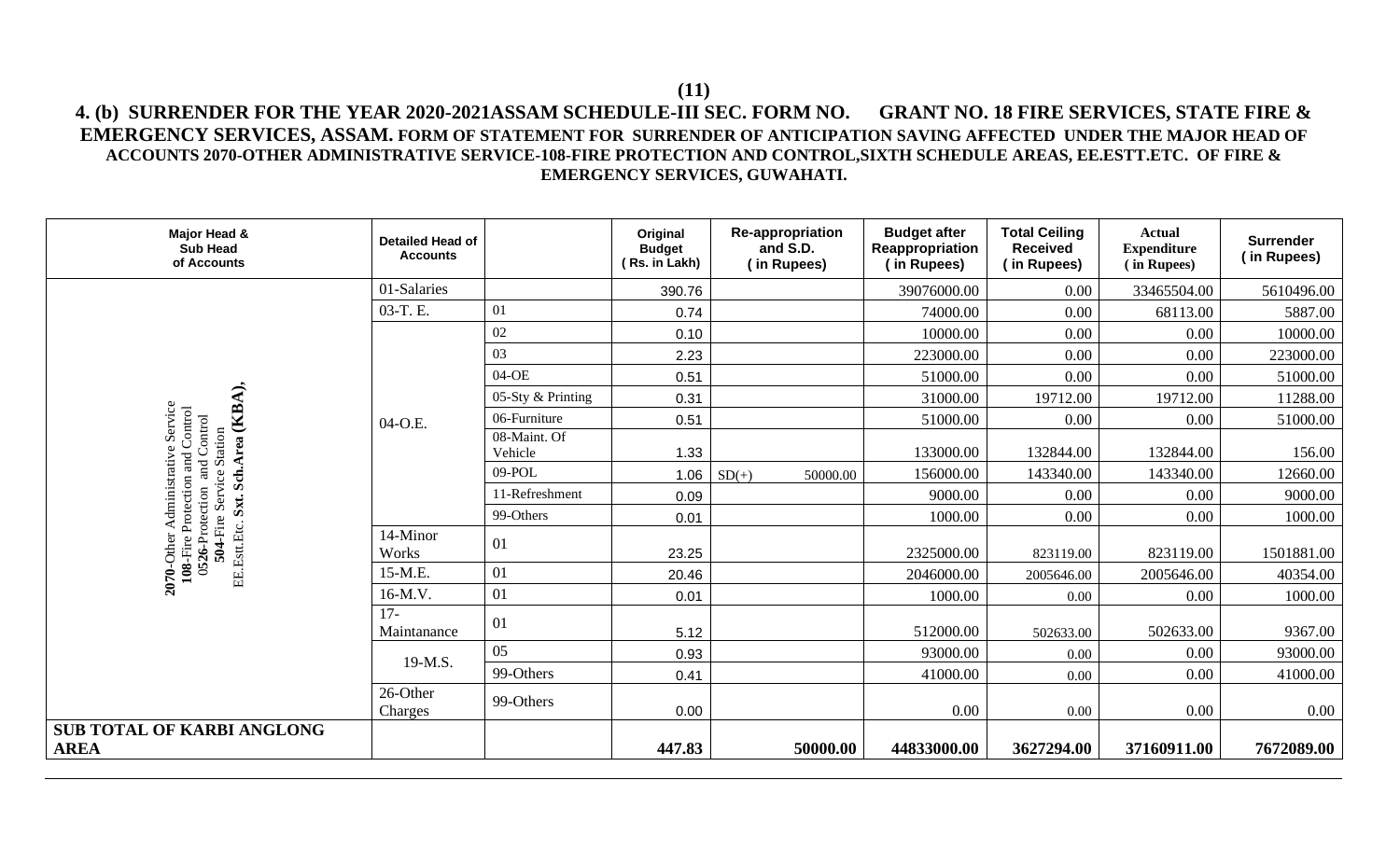|                                                                                                                    | 01-Salaries          |                         | 293.26 |         |          | 29326000.00 | 0.00       | 26262189.00 | 3063811.00 |
|--------------------------------------------------------------------------------------------------------------------|----------------------|-------------------------|--------|---------|----------|-------------|------------|-------------|------------|
|                                                                                                                    | 03-T. E.             | 01                      | 1.02   |         |          | 102000.00   | $0.00\,$   | 98433.00    | 3567.00    |
|                                                                                                                    |                      | $02\,$                  | 0.12   |         |          | 12000.00    | $0.00\,$   | 0.00        | 12000.00   |
|                                                                                                                    |                      | 03                      | 5.47   |         |          | 547000.00   | $0.00\,$   | 0.00        | 547000.00  |
|                                                                                                                    |                      | 04-OE                   | 0.93   |         |          | 93000.00    | 92500.00   | 92482.00    | 518.00     |
| ි                                                                                                                  |                      | 05-Sty & Printing       | 0.24   |         |          | 24000.00    | 15232.00   | 15232.00    | 8768.00    |
| Service                                                                                                            | 04-O.E.              | 06-Furniture            | 0.31   |         |          | 31000.00    | 0.00       | 0.00        | 31000.00   |
| Sch.Area(DHA<br>and Control<br>Control                                                                             |                      | 08-Maint. Of<br>Vehicle | 1.13   |         |          | 113000.00   | 112843.00  | 112843.00   | 157.00     |
|                                                                                                                    |                      | 09-POL                  | 0.90   | $SD(+)$ | 40000.00 | 130000.00   | 119410.00  | 119410.00   | 10590.00   |
|                                                                                                                    |                      | 11-Refreshment          | 0.10   |         |          | 10000.00    | 0.00       | 0.00        | 10000.00   |
| Sxt.                                                                                                               |                      | 99-Others               | 0.01   |         |          | 1000.00     | $0.00\,$   | $0.00\,$    | 1000.00    |
| <b>108-Fire Protection and Conditation</b><br>0526-Protection and Cont<br>504-Fire Service Station<br>EE.Estt.Etc. | 14-Minor<br>Works    | 01                      | 23.25  |         |          | 2325000.00  | 0.00       | 0.00        | 2325000.00 |
| 2070-Oth                                                                                                           | 15-M.E.              | 01                      | 13.95  |         |          | 1395000.00  | 1371704.00 | 1371704.00  | 23296.00   |
|                                                                                                                    | 16-M.V.              | 01                      | 0.93   |         |          | 93000.00    | 0.00       | 0.00        | 93000.00   |
|                                                                                                                    | $17-$<br>Maintanance | 01                      | 3.72   |         |          | 372000.00   | 371855.00  | 371855.00   | 145.00     |
|                                                                                                                    | 19-M.S.              | 05                      | 0.93   |         |          | 93000.00    | 0.00       | 0.00        | 93000.00   |
|                                                                                                                    |                      | 99-Others               | 0.31   |         |          | 31000.00    | 12821.00   | 12821.00    | 18179.00   |
|                                                                                                                    | 26-Other<br>Charges  | 99-Others               | 0.01   |         |          | 1000.00     | 0.00       | 0.00        | 1000.00    |
| SUB TOTAL OF D.H.A.C. AREA                                                                                         |                      |                         | 346.59 |         | 40000.00 | 34699000.00 | 2096365.00 | 28456969.00 | 6242031.00 |

|                                | 01-Salaries |                         | 844.64 |                   |           | 84464000.00 | 0.00      | 74767633.00 | 9696367.00 |
|--------------------------------|-------------|-------------------------|--------|-------------------|-----------|-------------|-----------|-------------|------------|
|                                | $02-Wages$  | 06                      | 1.00   |                   |           | 100000.00   | $0.00\,$  | 0.00        | 100000.00  |
| $\overline{Q}$<br>$\mathbf{u}$ | 03-T. E.    | 01                      | 1.08   |                   |           | 108000.00   | $0.00\,$  | 104331.00   | 3669.00    |
| tation                         |             | 02                      | 0.74   |                   |           | 74000.00    | 0.00      | 0.00        | 74000.00   |
| ರ<br>Ω<br>웅                    |             | 03                      | 5.58   |                   |           | 558000.00   | 0.00      | 0.00        | 558000.00  |
| $\omega$                       |             | 04-OE                   | 0.93   |                   |           | 93000.00    | 92500.00  | 92482.00    | 518.00     |
| $S_{Xt}$<br>$\sim$             |             | 05-Sty & Printing       | 0.61   |                   |           | 61000.00    | 43081.00  | 43081.00    | 17919.00   |
| чrе                            | $04-O.E.$   | 06-Furniture            | 0.51   |                   |           | 51000.00    | 0.00      | 0.00        | 51000.00   |
| 山                              |             | 08-Maint. Of<br>Vehicle | 3.38   |                   |           | 338000.00   | 337539.00 | 337539.00   | 461.00     |
| נם                             |             | 09-POL                  |        | $2.70 \mid SD(+)$ | 100000.00 | 370000.00   | 369715.00 | 369715.00   | 285.00     |
|                                |             | 11-Refreshment          | 0.10   |                   |           | 10000.00    | $0.00\,$  | 0.00        | 10000.00   |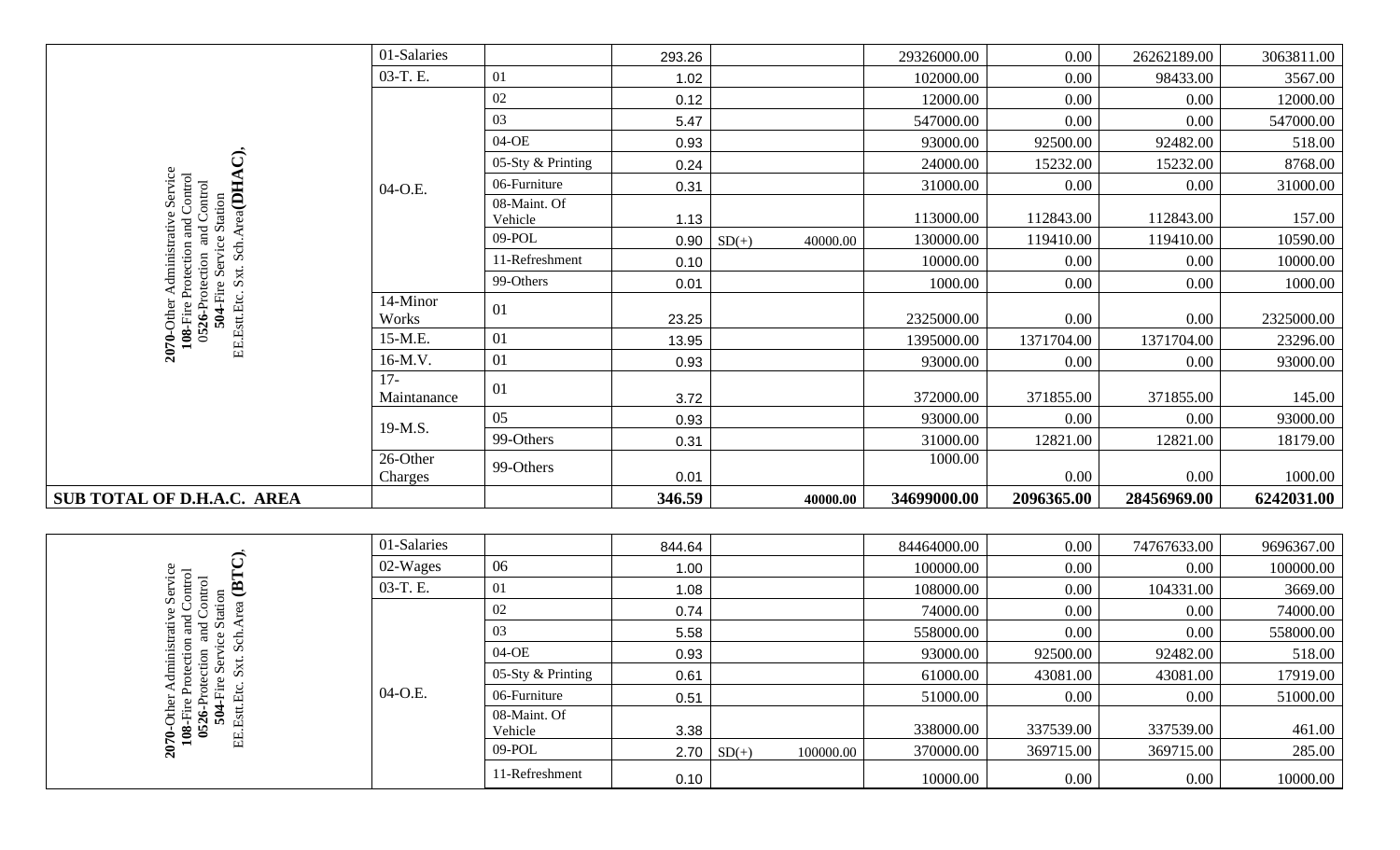|                                                |                      | 99-Others | 0.01            |         |                      | 1000.00       | 0.00         | 0.00          | 1000.00      |
|------------------------------------------------|----------------------|-----------|-----------------|---------|----------------------|---------------|--------------|---------------|--------------|
|                                                | 14-Minor<br>Works    | 01        | 4.65            |         |                      | 465000.00     | 464894.00    | 464894.00     | 106.00       |
|                                                | 15-M.E.              | 01        | 93.00           |         |                      | 9300000.00    | 5755041.00   | 5755041.00    | 3544959.00   |
|                                                | 16-M.V.              | 01        | 0.93            |         |                      | 93000.00      | 0.00         | 0.00          | 93000.00     |
|                                                | $17-$<br>Maintanance | 01        | 4.65            |         |                      | 465000.00     | 234770.00    | 234770.00     | 230230.00    |
|                                                | 19-M.S.              | 05        | 0.93            |         |                      | 93000.00      | 0.00         | 0.00          | 93000.00     |
|                                                |                      | 99-Others | 0.77            |         |                      | 77000.00      | 39766.00     | 39766.00      | 37234.00     |
|                                                | 26-Other<br>Charges  | 99-Others | 0.01            |         |                      | 1000.00       | 0.00         | 0.00          | 1000.00      |
| <b>SUB TOTAL OF B. T. C. AREA</b>              |                      |           | 966.22          |         | 100000.00            | 96722000.00   | 7337306.00   | 82209252.00   | 14512748.00  |
| <b>TOTAL OF 6TH.SC.AREAS</b><br>(KBA+DHAC+BTC) |                      |           | 1760.64         |         | 190000.00            | 176254000.00  | 13060965.00  | 147827132.00  | 28426868.00  |
|                                                |                      |           |                 |         |                      |               |              |               |              |
|                                                |                      |           | <b>SOPD-ODS</b> |         |                      |               |              |               |              |
| 4059-01-101-0250-000                           | 13-Major<br>Works    | 99-Others | 332.50          |         |                      | 33250000.00   | 8460386.00   | 8460386.00    | 24789614.00  |
| 4059-01-101-0505-000                           | 13-Major<br>Works    | 99-Others | 3230.00         |         |                      | 323000000.00  | 65301022.00  | 65301022.00   | 257698978.00 |
| 4059-01-101-0506-000                           | 13-Major<br>Works    | 99-Others | 266.00          |         |                      | 26600000.00   | 400000.00    | 400000.00     | 26200000.00  |
| <b>TOTAL 4059</b>                              |                      |           | 3828.50         |         | 0.00                 | 382850000.00  | 74161408.00  | 74161408.00   | 308688592.00 |
|                                                |                      |           |                 |         |                      |               |              |               |              |
| 4070-00-800-0250-000                           | $15-ME$              | 99-Others | 190.00          |         |                      | 19000000.00   | 9495018.00   | 9495018.00    | 9504982.00   |
| 4070-00-800-0526-504                           | 15-ME                | 99-Others | 1425.00         | $(+)SD$ | 178900000.00         | 321400000.00  | 233431751.00 | 233431751.00  | 87968249.00  |
| 4070-00-800-0526-506                           | $15-ME$              | 99-Others | 204.25          |         |                      | 20425000.00   | 11679780.00  | 11679780.00   | 8745220.00   |
| <b>TOTAL 4070</b>                              |                      |           | 1819.25         |         | 178900000.00         | 360825000.00  | 254606549.00 | 254606549.00  | 106218451.00 |
| SOPD-ODS TOTAL                                 |                      |           | 5647.75         |         | 178900000.00         | 743675000.00  | 328767957.00 | 328767957.00  | 414907043.00 |
| <b>GRAND TOTAL</b><br><b>REVENUE +SOPD-ODS</b> |                      |           | 21275.50        |         | $(+)SD$ 236000000.00 | 2363550000.00 | 445384897.00 | 1720299706.00 | 642722499.00 |

**CHARGED 0.01 1000.00** 0 0 **1000.00**

**(GENERAL+6TH Sch. Areas)**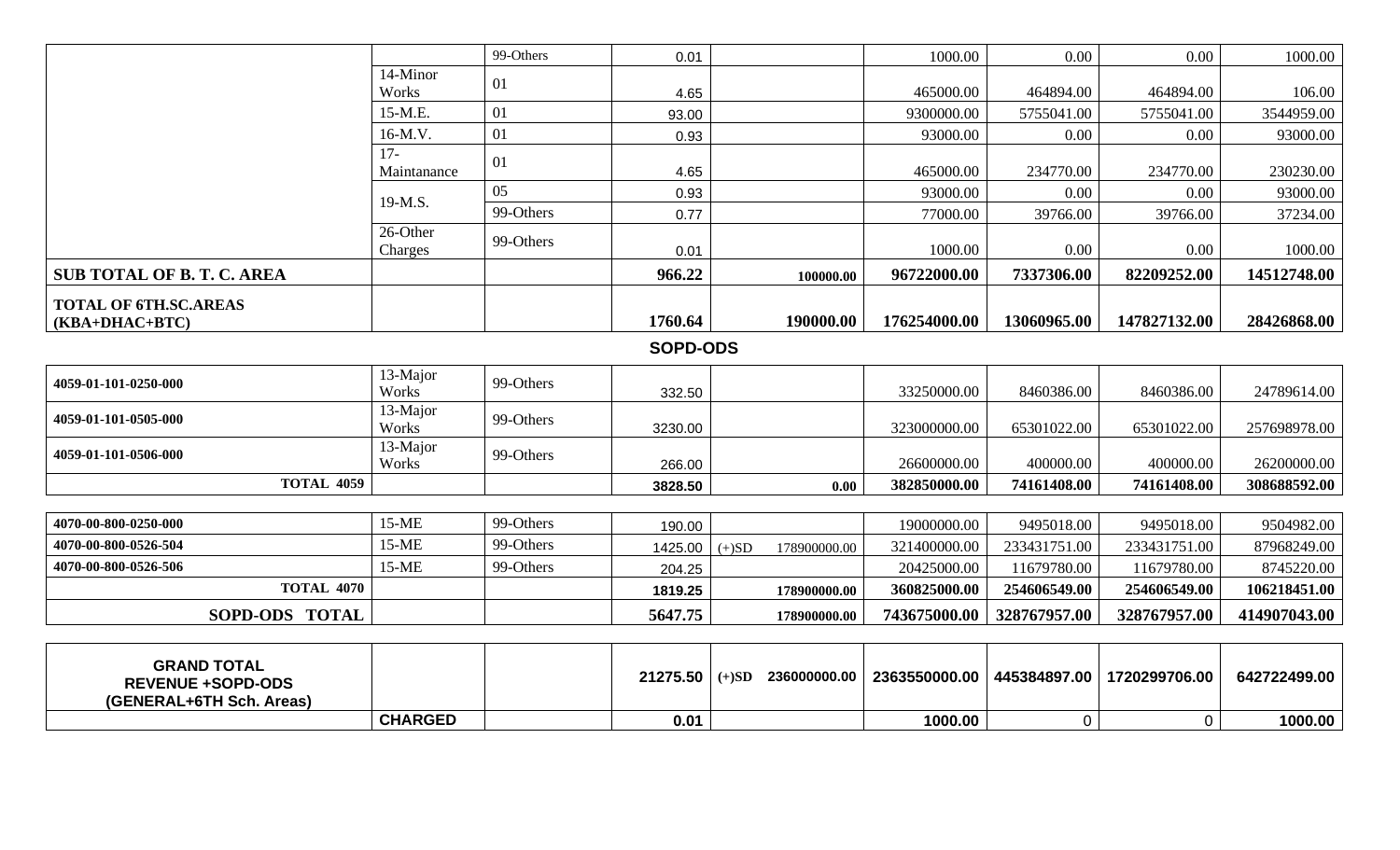| <b>2020-21 Summary</b>               | <b>Total Budget</b> | <b>Ceiling</b><br><b>Received</b> | <b>Expenditure</b> | <b>Savings</b> |
|--------------------------------------|---------------------|-----------------------------------|--------------------|----------------|
| Salary & Wages                       | 1400015000.00       | 0.00                              | 1262011553.00      | 138003447.00   |
| Non Salary                           | 219860000.00        | 116007840.00                      | 128911096.00       | 90948904.00    |
| <b>Total Salary+Non Salary</b>       | 1619875000.00       | 116007840.00                      | 1390922649.00      | 228952351.00   |
| SOPD-ODS                             | 743675000.00        | 328767957.00                      | 328767957.00       | 414907043.00   |
| <b>Grand Total Salary+Non Salary</b> | 2363550000.00       | 444775797.00                      | 1719690606.00      | 643859394.00   |
|                                      |                     |                                   |                    |                |
| Charged                              | 1000.00             | 0.00                              | 0.00               | 1000.00        |

 **Please see below**